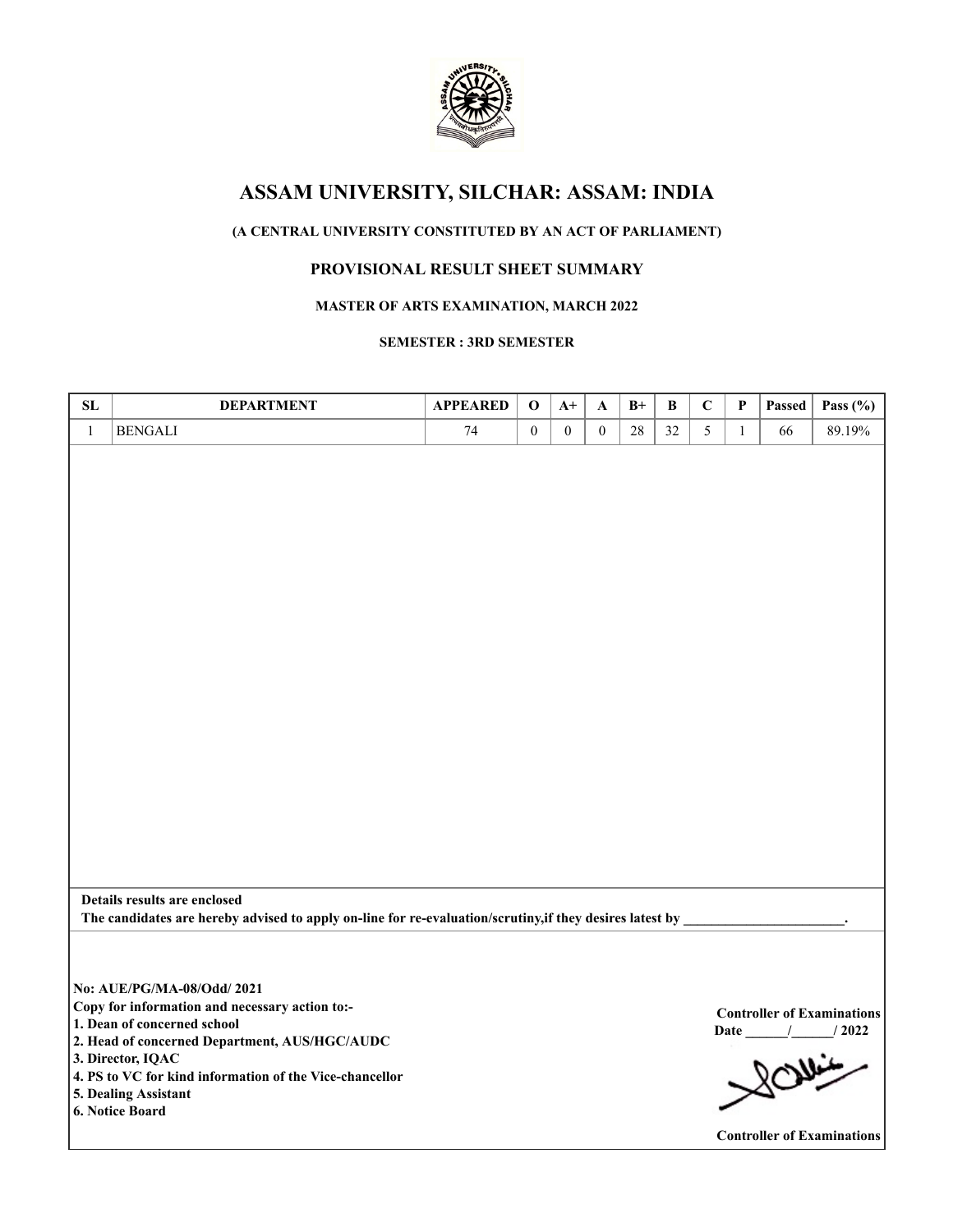

## **(A CENTRAL UNIVERSITY CONSTITUTED BY AN ACT OF PARLIAMENT)**

## **PROVISIONAL RESULT SHEET**

### **MASTER OF ARTS EXAMINATION, MARCH 2022**

### **DEPARTMENT : BENGALI SEMESTER : 3RD SEMESTER**

| ${\bf SL}$      | <b>ROLL</b> | NO.        | <b>SGPA</b>              | <b>Letter Grade</b> | <b>COURSE(S) YET TO CLEAR</b> |
|-----------------|-------------|------------|--------------------------|---------------------|-------------------------------|
| 1               | 032120      | 2080500122 | 5.26                     | $\mathcal{C}$       |                               |
| $\overline{2}$  | 032120      | 2080500123 | 6.12                     | $B+$                |                               |
| $\overline{3}$  | 032120      | 2080500124 | 5.96                     | $\, {\bf B}$        |                               |
| $\overline{4}$  | 032120      | 2080500125 | 6.24                     | $B+$                |                               |
| 5               | 032120      | 2080500126 | $\overline{\phantom{a}}$ | ${\bf F}$           | BNGCC-302, BNGCC-305          |
| 6               | 032120      | 2080500127 | 5.66                     | $\, {\bf B}$        |                               |
| $7\phantom{.0}$ | 032120      | 2080500128 | 5.68                     | $\, {\bf B}$        |                               |
| $\,8\,$         | 032120      | 2080500129 | 5.64                     | $\, {\bf B}$        |                               |
| 9               | 032120      | 2080500130 | 6.26                     | $B+$                |                               |
| $10\,$          | 032120      | 2080500131 | 6.42                     | $\mathrm{B}^{+}$    |                               |
| 11              | 032120      | 2080500132 | 6.50                     | $B+$                |                               |
| 12              | 032120      | 2080500133 | 6.40                     | $\mathrm{B}^{+}$    |                               |
| 13              | 032120      | 2080500134 | 5.30                     | $\mathbf C$         |                               |
| 14              | 032120      | 2080500135 | 5.62                     | $\, {\bf B}$        |                               |
| 15              | 032120      | 2080500136 | 5.94                     | $\, {\bf B}$        |                               |
| 16              | 032120      | 2080500137 | 5.26                     | $\mathbf C$         |                               |
| 17              | 032120      | 2080500138 | 6.42                     | $\mathrm{B}^{+}$    |                               |
| 18              | 032120      | 2080500139 | 6.22                     | $\rm B^+$           |                               |
| 19              | 032120      | 2080500140 | 6.70                     | $\rm B^+$           |                               |
| $20\,$          | 032120      | 2080500141 | 6.74                     | $\mathrm{B}^{+}$    |                               |
| 21              | 032120      | 2080500142 | 5.76                     | $\, {\bf B}$        |                               |
| 22              | 032120      | 2080500143 | 6.48                     | $\mathrm{B}^{+}$    |                               |
| 23              | 032120      | 2080500145 | 6.02                     | $\mathrm{B}^{+}$    |                               |

**Letter Grade:**

**O = 9.00 - 10.00; A+ = 8.00 - 8.99; A = 7.00 - 7.99; B+ = 6.00 - 6.99; B = 5.50 - 5.99; C = 5.00 - 5.49; P = 4.00 - 4.99; F = 0.00; Ab = 0.00;**

SOMis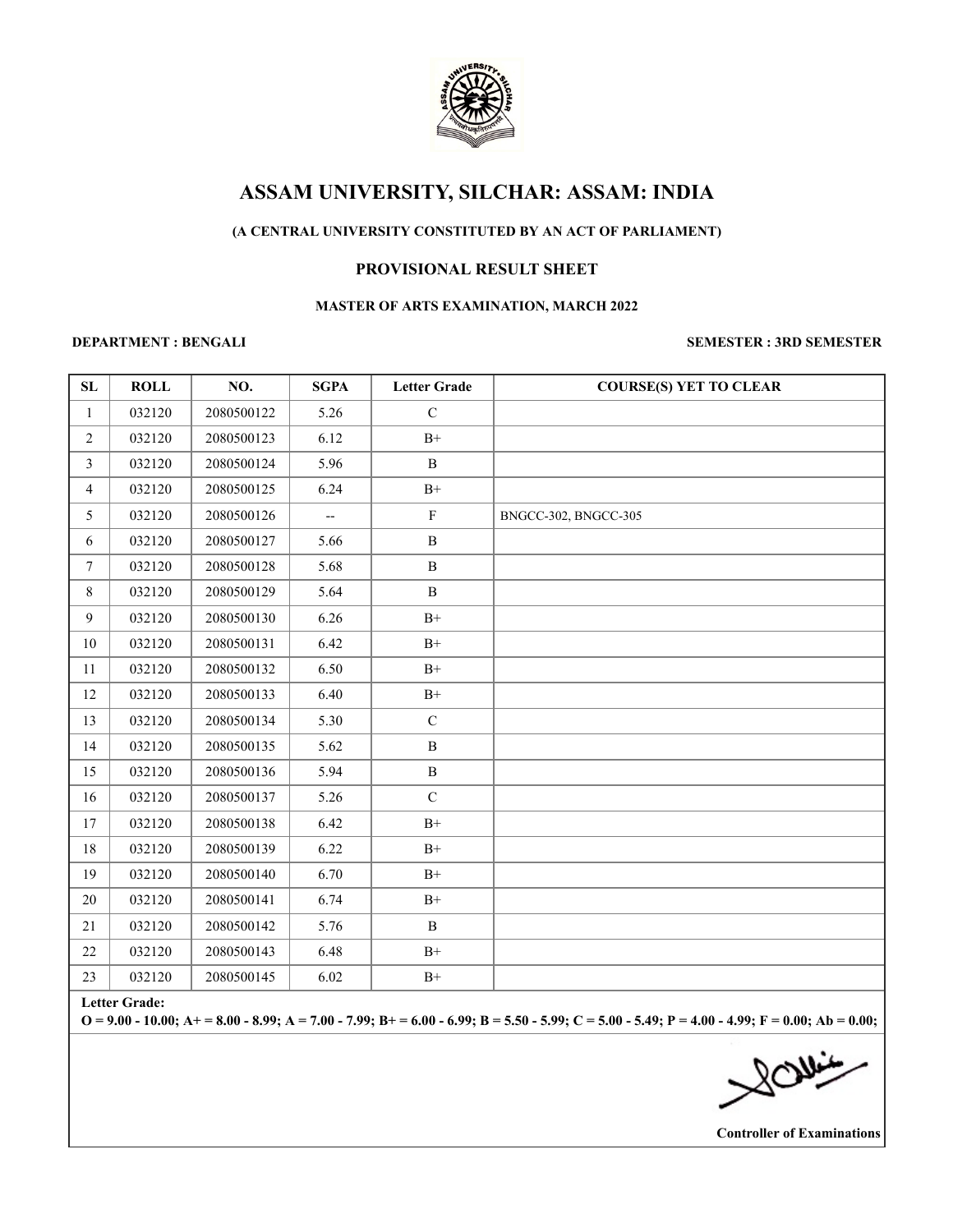

### **(A CENTRAL UNIVERSITY CONSTITUTED BY AN ACT OF PARLIAMENT)**

### **PROVISIONAL RESULT SHEET**

### **MASTER OF ARTS EXAMINATION, MARCH 2022**

### **DEPARTMENT : BENGALI SEMESTER : 3RD SEMESTER**

| SL | <b>ROLL</b>   | NO.        | <b>SGPA</b>              | <b>Letter Grade</b> | <b>COURSE(S) YET TO CLEAR</b> |
|----|---------------|------------|--------------------------|---------------------|-------------------------------|
| 24 | 032120        | 2080500146 | 6.10                     | $\rm B^+$           |                               |
| 25 | 032120        | 2080500147 | 5.58                     | $\, {\bf B}$        |                               |
| 26 | 032120        | 2080500148 | 6.00                     | $B+$                |                               |
| 27 | 032120        | 2080500149 | 5.12                     | ${\bf C}$           |                               |
| 28 | 032120        | 2080500150 | 5.76                     | $\, {\bf B}$        |                               |
| 29 | 032120        | 2080500151 | 6.12                     | $B+$                |                               |
| 30 | 032120        | 2080500152 | 5.66                     | B                   |                               |
| 31 | 032120        | 2080500153 | 6.24                     | $\mathrm{B}^{+}$    |                               |
| 32 | 032120        | 2080500154 | 5.80                     | $\, {\bf B}$        |                               |
| 33 | 032120        | 2080500155 | 5.88                     | $\, {\bf B}$        |                               |
| 34 | 032120        | 2080500156 | 5.82                     | $\, {\bf B}$        |                               |
| 35 | 032120        | 2080500157 | 5.96                     | $\, {\bf B}$        |                               |
| 36 | 032120        | 2080500158 | 5.44                     | ${\bf C}$           |                               |
| 37 | 032120        | 2080500160 | 4.90                     | $\, {\bf p}$        |                               |
| 38 | 032120        | 2080500161 | 6.00                     | $B+$                |                               |
| 39 | 032120        | 2080500162 | 5.92                     | $\, {\bf B}$        |                               |
| 40 | 032120        | 2080500163 | 5.88                     | $\, {\bf B}$        |                               |
| 41 | 032120        | 2080500164 | 6.14                     | $B+$                |                               |
| 42 | 032120        | 2080500165 | 5.72                     | $\, {\bf B}$        |                               |
| 43 | 032120        | 2080500166 | 5.86                     | $\, {\bf B}$        |                               |
| 44 | 032120        | 2080500167 | 5.78                     | $\, {\bf B}$        |                               |
| 45 | 032120        | 2080500168 | $\overline{\phantom{a}}$ | $\mathbf F$         | BNGCC-301, BNGEC-304          |
| 46 | 032120        | 2080500169 | 5.82                     | $\, {\bf B}$        |                               |
|    | Lotton Cuador |            |                          |                     |                               |

**Letter Grade:**

**O = 9.00 - 10.00; A+ = 8.00 - 8.99; A = 7.00 - 7.99; B+ = 6.00 - 6.99; B = 5.50 - 5.99; C = 5.00 - 5.49; P = 4.00 - 4.99; F = 0.00; Ab = 0.00;**

**NOW:**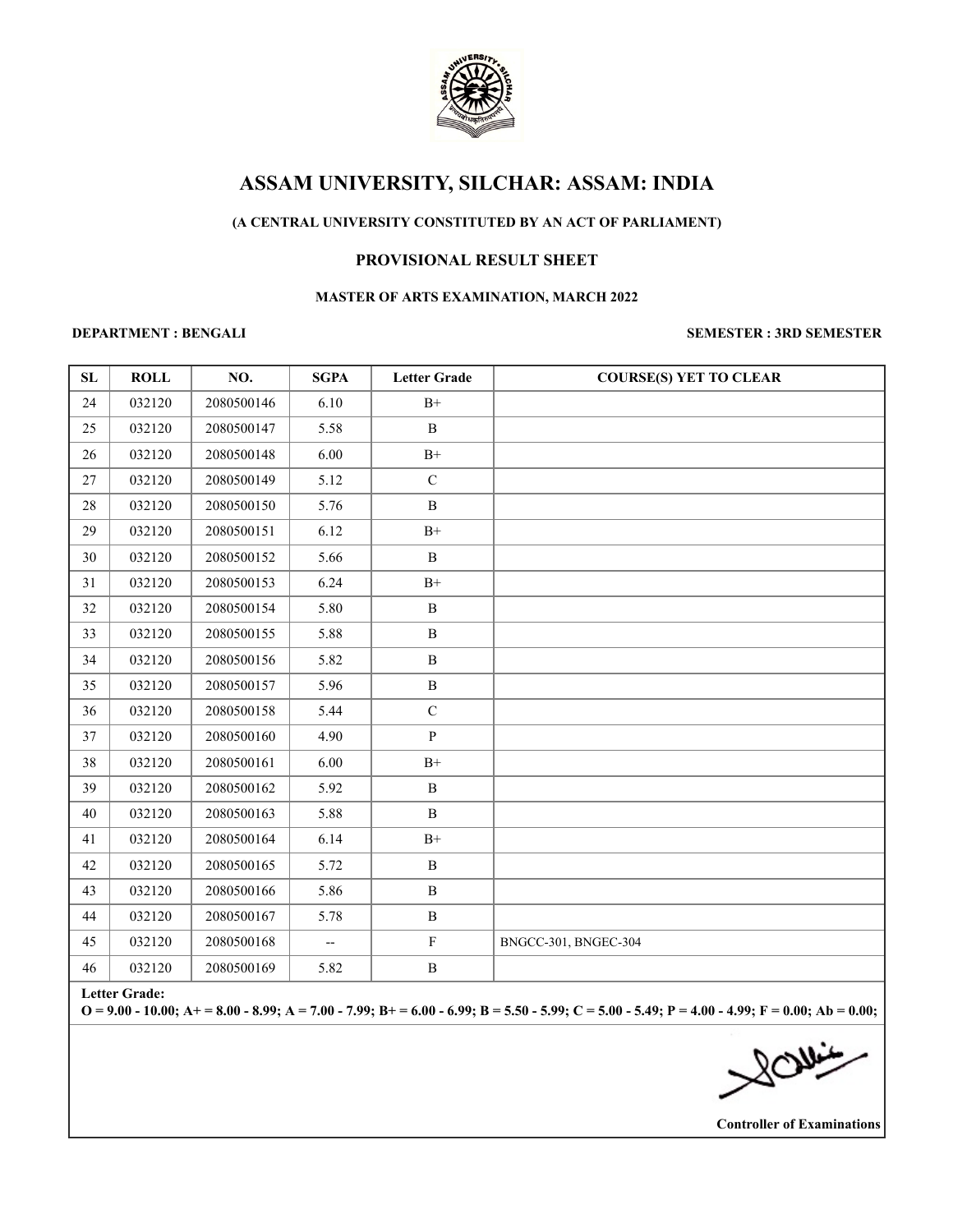

### **(A CENTRAL UNIVERSITY CONSTITUTED BY AN ACT OF PARLIAMENT)**

### **PROVISIONAL RESULT SHEET**

### **MASTER OF ARTS EXAMINATION, MARCH 2022**

### **DEPARTMENT : BENGALI SEMESTER : 3RD SEMESTER**

| SL | <b>ROLL</b>                                                                                                                                                               | NO.        | <b>SGPA</b>                       | <b>Letter Grade</b> | <b>COURSE(S) YET TO CLEAR</b>   |  |  |
|----|---------------------------------------------------------------------------------------------------------------------------------------------------------------------------|------------|-----------------------------------|---------------------|---------------------------------|--|--|
| 47 | 032120                                                                                                                                                                    | 2080500170 | 5.68                              | $\, {\bf B}$        |                                 |  |  |
| 48 | 032120                                                                                                                                                                    | 2080500171 | $\overline{\phantom{a}}$          | $\mathbf F$         | BNGCC-303, BNGCC-305, BNGEC-304 |  |  |
| 49 | 032120                                                                                                                                                                    | 2080500172 | 6.00                              | $B+$                |                                 |  |  |
| 50 | 032120                                                                                                                                                                    | 2080500173 | 6.20                              | $B+$                |                                 |  |  |
| 51 | 032120                                                                                                                                                                    | 2080500174 | 5.98                              | $\, {\bf B}$        |                                 |  |  |
| 52 | 032120                                                                                                                                                                    | 2080500175 | 5.98                              | $\, {\bf B}$        |                                 |  |  |
| 53 | 032120                                                                                                                                                                    | 2080500176 | 6.06                              | $\rm B^+$           |                                 |  |  |
| 54 | 032120                                                                                                                                                                    | 2080500177 | $\overline{\phantom{a}}$          | $\mathbf F$         | BNGCC-301                       |  |  |
| 55 | 032120                                                                                                                                                                    | 2080500178 | 5.96                              | $\, {\bf B}$        |                                 |  |  |
| 56 | 032120                                                                                                                                                                    | 2080500179 | 5.72                              | $\, {\bf B}$        |                                 |  |  |
| 57 | 032120                                                                                                                                                                    | 2080500180 | 6.04                              | $\rm B^+$           |                                 |  |  |
| 58 | 032120                                                                                                                                                                    | 2080500181 | 5.70                              | $\, {\bf B}$        |                                 |  |  |
| 59 | 032120                                                                                                                                                                    | 2080500182 | --                                | $\mathbf F$         | BNGCC-301                       |  |  |
| 60 | 032120                                                                                                                                                                    | 2080500183 | --                                | $\mathbf F$         | BNGCC-301, BNGCC-302, BNGCC-305 |  |  |
| 61 | 032120                                                                                                                                                                    | 2080500184 | $\hspace{0.05cm} \dashrightarrow$ | $\mathbf F$         | BNGCC-301, BNGCC-305, BNGEC-304 |  |  |
| 62 | 032120                                                                                                                                                                    | 2080500185 | 5.66                              | $\, {\bf B}$        |                                 |  |  |
| 63 | 032120                                                                                                                                                                    | 2080500186 | 6.46                              | $\rm B+$            |                                 |  |  |
| 64 | 032120                                                                                                                                                                    | 2080500187 | 5.82                              | B                   |                                 |  |  |
| 65 | 032120                                                                                                                                                                    | 2080500188 | 5.62                              | $\, {\bf B}$        |                                 |  |  |
| 66 | 032120                                                                                                                                                                    | 2080500189 | 5.86                              | $\, {\bf B}$        |                                 |  |  |
| 67 | 032120                                                                                                                                                                    | 2080500190 | 5.68                              | $\, {\bf B}$        |                                 |  |  |
| 68 | 032120                                                                                                                                                                    | 2080500191 | 6.08                              | $B+$                |                                 |  |  |
| 69 | 032120                                                                                                                                                                    | 2080500192 | 6.66                              | $\mathrm{B}^{+}$    |                                 |  |  |
|    | <b>Letter Grade:</b><br>$Q = 9.00 - 10.00$ ; A+ = 8.00 - 8.99; A = 7.00 - 7.99; B+ = 6.00 - 6.99; B = 5.50 - 5.99; C = 5.00 - 5.49; P = 4.00 - 4.99; F = 0.00; Ab = 0.00; |            |                                   |                     |                                 |  |  |